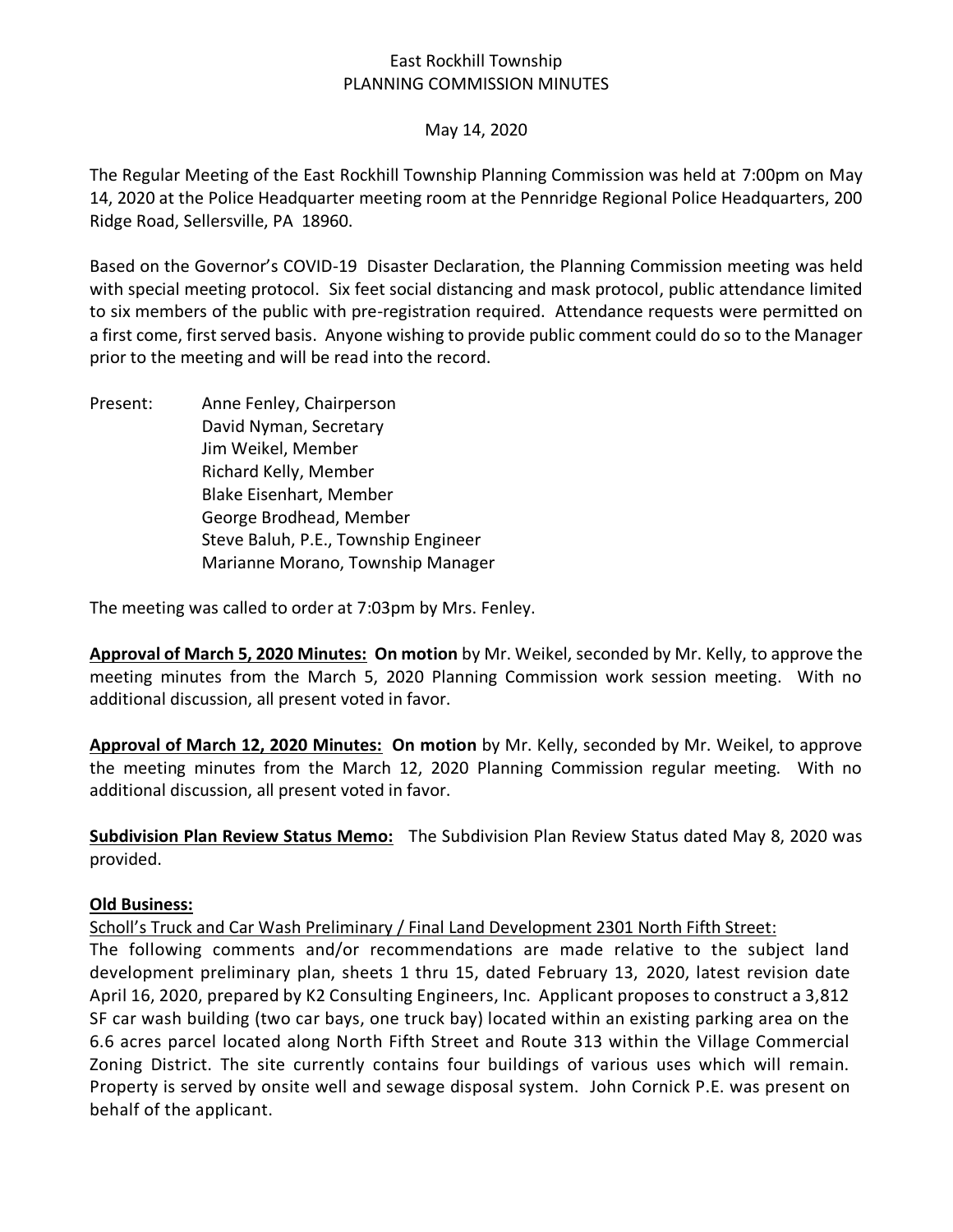Mr. Weikel raised concerns over lighting and noise. It was noted blowers are located at the front of the building and the nearest neighbor is 250 to 300 feet away with a large building in between. Sound levels at 50 feet are 77 decibels and 10 feet 92 decibels. A lighting plan was provided, and no light would go off the property. A security light with a sensor would be considered if required.

- 1. Applicant submitted a "Variance and Waivers" document dated February 13, 2020, latest revision date April 16, 2020, prepared by K2 Consulting Engineers, Inc. The design engineer indicates that no Zoning Variances are required. The applicant has requested several waivers from the Land Development Ordinance and Stormwater Management Ordinance, including relief from the following: Water Resource Impact Study, Traffic Impact Study, street trees, street improvements (cartway widening, curb, and sidewalk) and minimum pipe size of 18". Waivers are discussed in more detail in comments below. (SLDO Section 22-308) **Proposed signs have been removed from the Land Development Plan.**
- 2. Multiple uses exist on the site, including service station, restaurant, apartment, storage, etc. Zoning tabulation on Sheet 2 of 15 should be revised to identify all existing and proposed uses, including zoning use number.

Use F-25 (Service Station or Car-Washing Facility) is permitted as Conditional Use in the VC Zoning District. A Conditional Use hearing was held before the Board of Supervisors on March 24, 2020. Conditional use approval was granted pursuant to the Adjudication dated May 8, 2020; subject to compliance with Land development Ordinance requirements, PADOT highway occupancy permit approval related to site access, and on lot sanitary sewage disposal approval from Bucks County Health Department and Township, as necessary. **Conditional Use Adjudication has been executed.** 

- 3. Buffer yard is delineated along the rear property line where required adjacent to residential properties. Existing vegetation at the rear of the site may be suitable in lieu-of installing buffer plantings. Township should determine if existing vegetation is satisfactory. If approved, record plan should note that existing vegetation shall be maintained in the buffer yard area. (ZO Section 27-304.F25.m and 27-1003.h) **There are approximately 90% of existing deciduous trees with some evergreen proposed. Note on plan will state trees must be maintained.**
- 4. Development within VC Zoning District is subject to architectural review by the Township to preserve and protect the character of the Village. Floor Plan and Elevation Plan, sheets A1 & A2, dated January 16, 2020, prepared by Styer Group were included with prior submission. Planning Commission previously indicated that the building design is satisfactory. (ZO Section 27-1003.C) **Proposed building is comparable to what exists on the site.**
- 5. Site is currently served with on-lot water and sewage disposal system. Plan should clarify what buildings have water/sewer service, and approximate location of service lines. An existing well with minimal use, located to the rear of the car wash site, is proposed to serve the car wash facility. Water usage analysis and well test information has been submitted. It appears that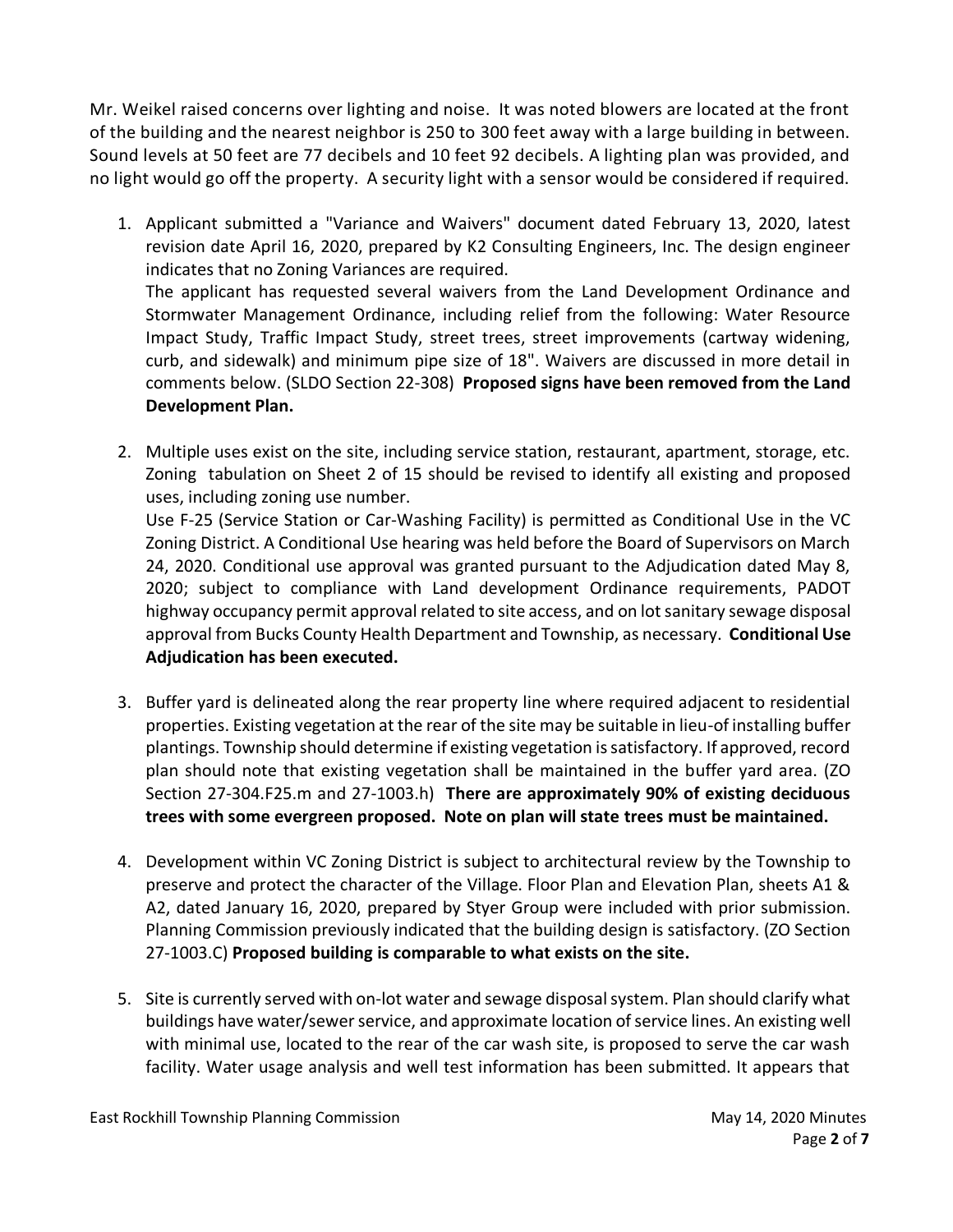the existing well yield is in excess of the estimated maximum water demand for the car wash facility. Consideration may be given to require the applicant to enter into a well protection agreement with the Township in-lieu-of a preparation of a full water resources impact study. Agreement should include escrow fund to be used to investigate and remediate loss of water quantity or quality on adjoining properties for the length of the agreement. (SLDO Sections 22-408 & 519) **Two existing wells located in the rear ofthe property will service the car wash.**

- 6. Pursuant to information submitted by the design engineer, no sanitary sewage disposal flows will be generated by proposed facility (i.e. wash sink, bathroom, etc.). Car wash by-product water will be stored in holding tank(s) in part for recycling. Excess by-product water will be disposed of offsite. 'Industrial' holding tank approval and operation and maintenance agreement must be obtained by the applicant from Bucks County Health Department and Township. Additionally, Sewage Facilities Planning Module waiver application should be submitted and requires approval by East Rockhill Township, and PADEP. (SLDO Sections 22- 407 & 520) **Will comply.**
- 7. Street improvements including cartway widening, drainage facilities, curb, and sidewalk are required to be installed along the property frontage in accordance with Sections 22-505, 506, 512, and 513. Due to existing facilities on the site, most of the site frontage consists of paved/stone access drives, parking area, and service station fuel dispenser area. The only improvements proposed along the site frontage with Rt 313 is curb to define the carwash entrance/exit lanes. Township should determine if the above requested waivers for street frontage improvements are satisfactory based on existing conditions. (SLDO Section 22-308) **Comment**.
- 8. Entrance/exit to the car wash facility is proposed in two locations along Route 313. Plan should clarify proposed traffic flow/restrictions at these locations. Design engineer has submitted general information related to anticipated traffic volumes of the facility. Based on market data, it was estimated that vehicle trips to the car wash will be approximately 1/3 of the standard ITE guideline for a self-service car wash. As indicated above, a waiver has been requested for preparation of a full traffic impact study. Township should determine if the submission of full traffic impact study may be deferred to PennDOT. Verification of PennDOT Highway Occupancy Permit issuance is required to be obtained by the applicant for proposed access improvements along Route 313 site frontage. (SLDO Section 505.2) **Suggestion was to add a no right turn sign on the property to clarify the flow of traffic. PennDOT is reviewing the Highway Occupancy Permit application.**
- 9. Verification of approval should be received in writing from the Bucks County Conservation District for proposed erosion/sedimentation control measures to be implemented during earthmoving activities. Additionally, as proposed disturbance exceeds one acre, an NPDES Permit must also be obtained by the applicant for discharge of stormwater runoff during construction activities. (SLDO Section 22-518) **Will comply.**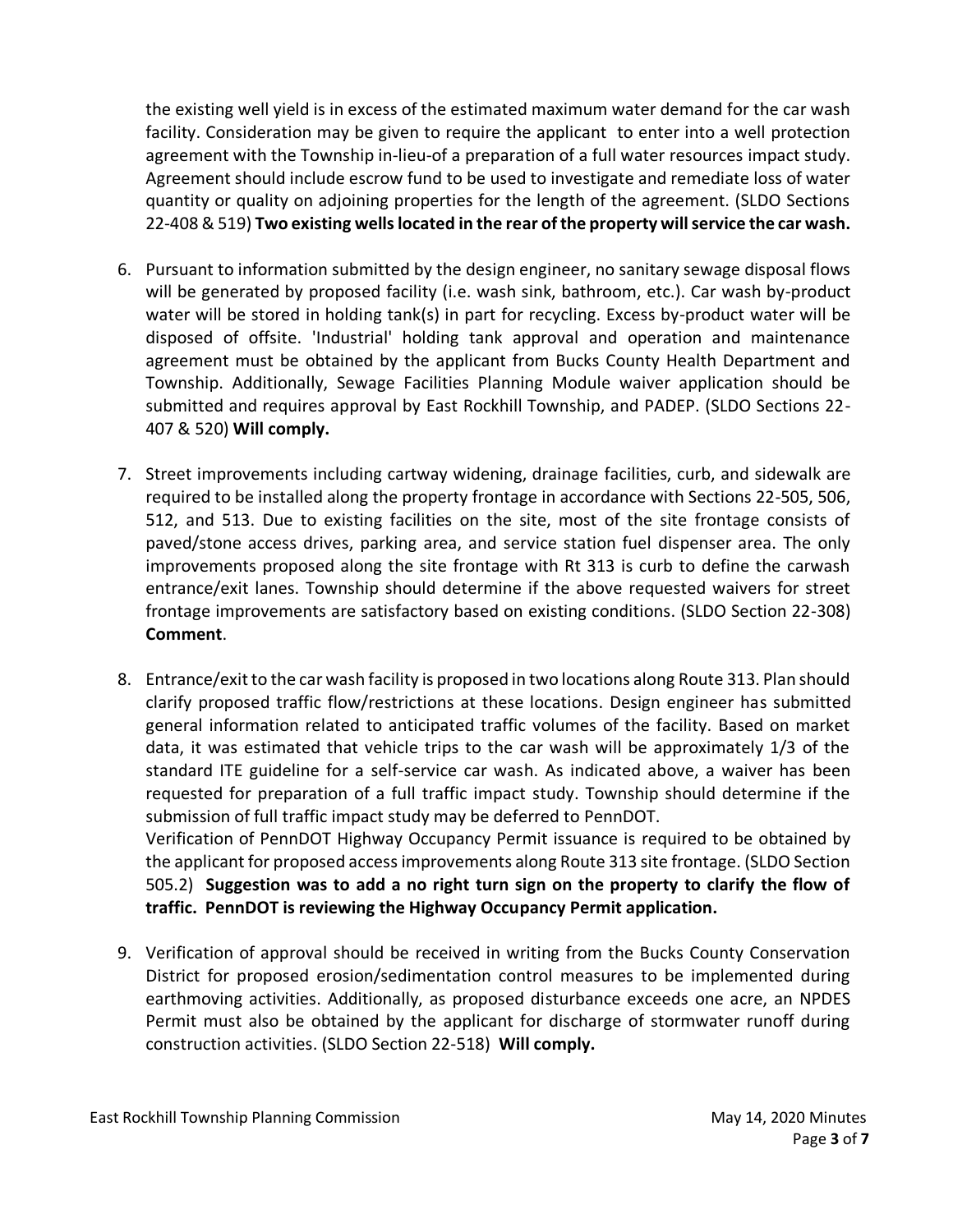- 10. Stormwater Management Report, dated February 13, 2020, prepared by K2 Consulting Engineers, Inc. was previously submitted with the plan. Stormwater management is proposed via installation of a subsurface stormwater infiltration bed located to the south of the proposed building. The design engineer has advised that response to the following comments is pending site testing which was delayed pursuant to COVID-19 work restrictions. The following comments should be addressed by the design engineer to permit complete review and verify compliance with Stormwater Management Ordinance. (Chapter 26 part 3): **Will comply. Township Engineer did not have any issues.** 
	- a. A limited infiltration narrative is included in the Stormwater Management Report (page 9). A complete infiltration feasibility analysis (with site testing) should be completed to verify that the soils are suitable for infiltration BMPs. If the infiltration testing concludes that an infiltration BMP is not suitable for this site, an alternate BMP, consistent with PADEP NPDES requirements may be required. (SMO Section 26-325.A)
	- b. Calculations appear to indicate that both pre and post development cover calculations utilize impervious surface within the project area. Section 26-320.1.c of the Stormwater Management Ordinance requires the predevelopment project area to be considered meadow. Report and narrative should be clarified/amended as necessary. At a minimum, 20% of the impervious project area should be considered meadow pursuant to PADEP NPDES guidelines if a waiver is requested in writing and approved by the Township.
	- c. Profile drawings and construction specifications for storm sewer collection system should be included in the plan set.
	- d. On sheet 8 of Stormwater Management Report, the calculation for groundwater recharge references the incorrect number. "A" should be the area of impervious surface, not the area of disturbance.
	- e. Stormwater Management Report must include a stormwater pipe/node tabulation.
	- f. In order to prevent accumulation of sediment/vegetation/debris within the underground stormwater BMP, the Stormwater Management plan must include some means sediment filter on stormwater inlets and leaf trap/cleanout at a point before the roof drains enter the infiltration facility (such as a "snout" BMP in storm MH-1) Additionally, inspection/flush ports should be proposed to be installed. (26- 319.23.A(2))
	- g. Operation and Maintenance agreement should be required to be executed by the applicant in a form satisfactory to the Township Solicitor to guarantee the long-term integrity and maintenance of the facilities. Township's access for periodic inspections should be addressed by the grant of a "blanket" easement.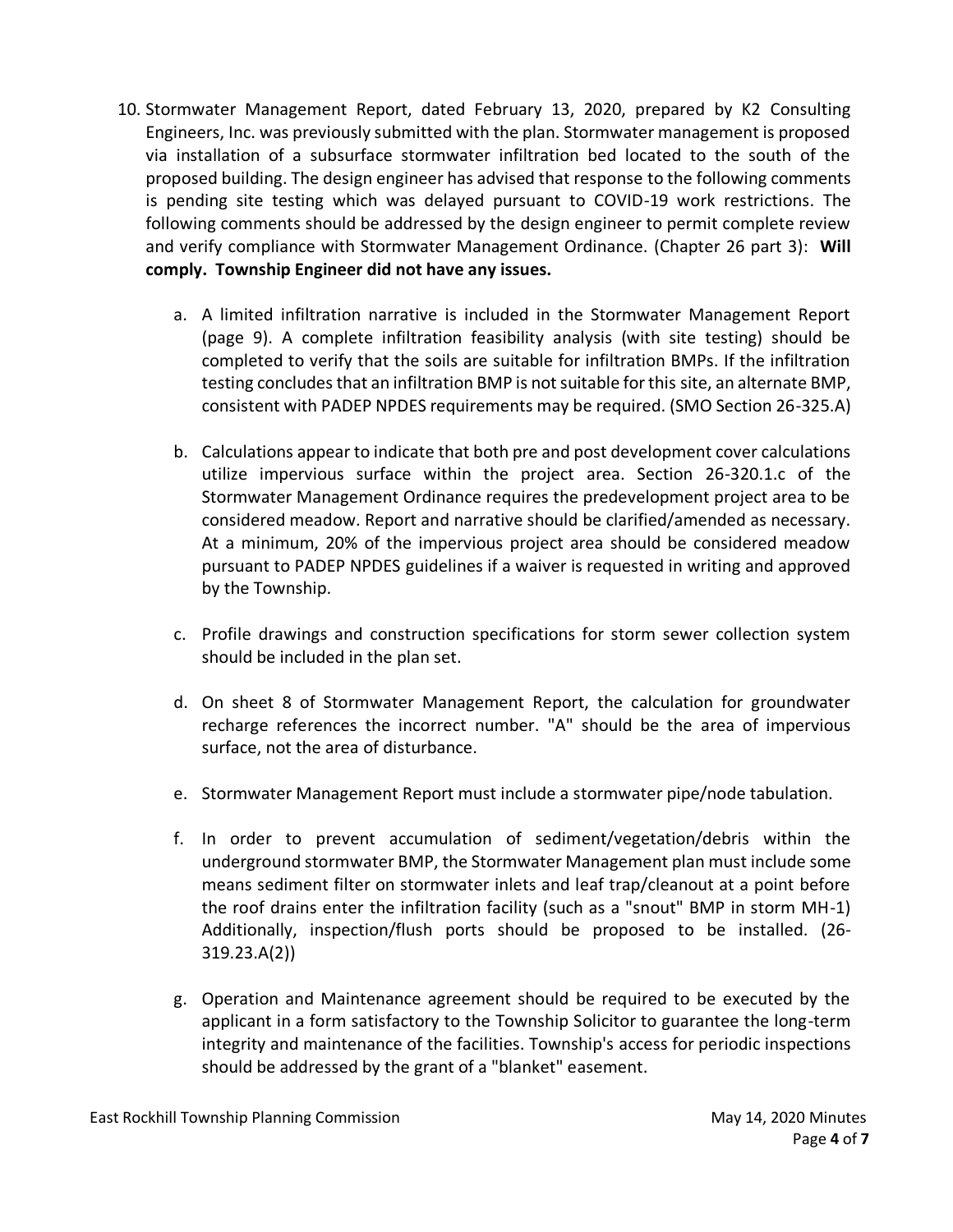- h. Standard Storm Tech Chamber details on sheet 12 of 15 should be revised to depict final design/dimensions.
- 11. Recreation land in the amount of 1,500 sf per 4,000 sf of new building area, or part thereof, is required in accordance with Section 22-525.C(2) of the Land Development Ordinance. In the alternate, the Township may accept a contribution in-lieu-of land dedication pursuant to Township fee schedule. **Will comply with contribution in-lieu-of.**
- 12. Area within the ultimate right-of-way of Route 313 and North Fifth Street should be offered for dedication to the Township as an easement in accordance with Section 22-506. 8.2 of the Subdivision Ordinance. Right of way area to be dedicated may be "stepped" around existing facilities/structures which encroach within the right-of-way. Additionally, North Fifth Street is classified as a major collector street requiring a future right-of- way measured 40 feet from centerline. Legal descriptions for the ultimate right-of way area (one original and two copies), signed and sealed by the responsible surveyor should be submitted for review and easement document preparation. (SLDO Section 506 1 & 2) **Will comply.**
- 13. Vehicle turning movement plan (sheet 13 of 15) has been revised to verify that the travel path for passenger cars and WB-40 semi-trailer trucks are sufficient. **Comment**.
- 14. Development/Financial Security Agreement should be executed between the applicant and Township to guarantee installation of required improvements including, but not limited to, stormwater management, erosion control, landscaping, and road improvements (if required). Construction escrow estimate should be prepared by the design engineer for review and use in agreement preparation. (SLDO Section 22-606) **Will comply.**
- 15. Plans should be revised to address the following engineering and drafting detail comments. **Will comply.**
	- a. Signature certification blocks are only required to be included on one sheet.
	- b. Township Planning Commission signature block indicating "Recommended for approval by East Rockhill Township Planning Commission, this day of "
	- c. Owners name should be printed under the signature line in the notary certification.
	- d. Several sheets contain notes related to street right-of-way and easements, which reference notes #2A, B & C. However, referenced notes do not appear on the plan.
	- e. Water line to car wash appears to be extended from the wrong well. Proposed water line location should be verified/corrected.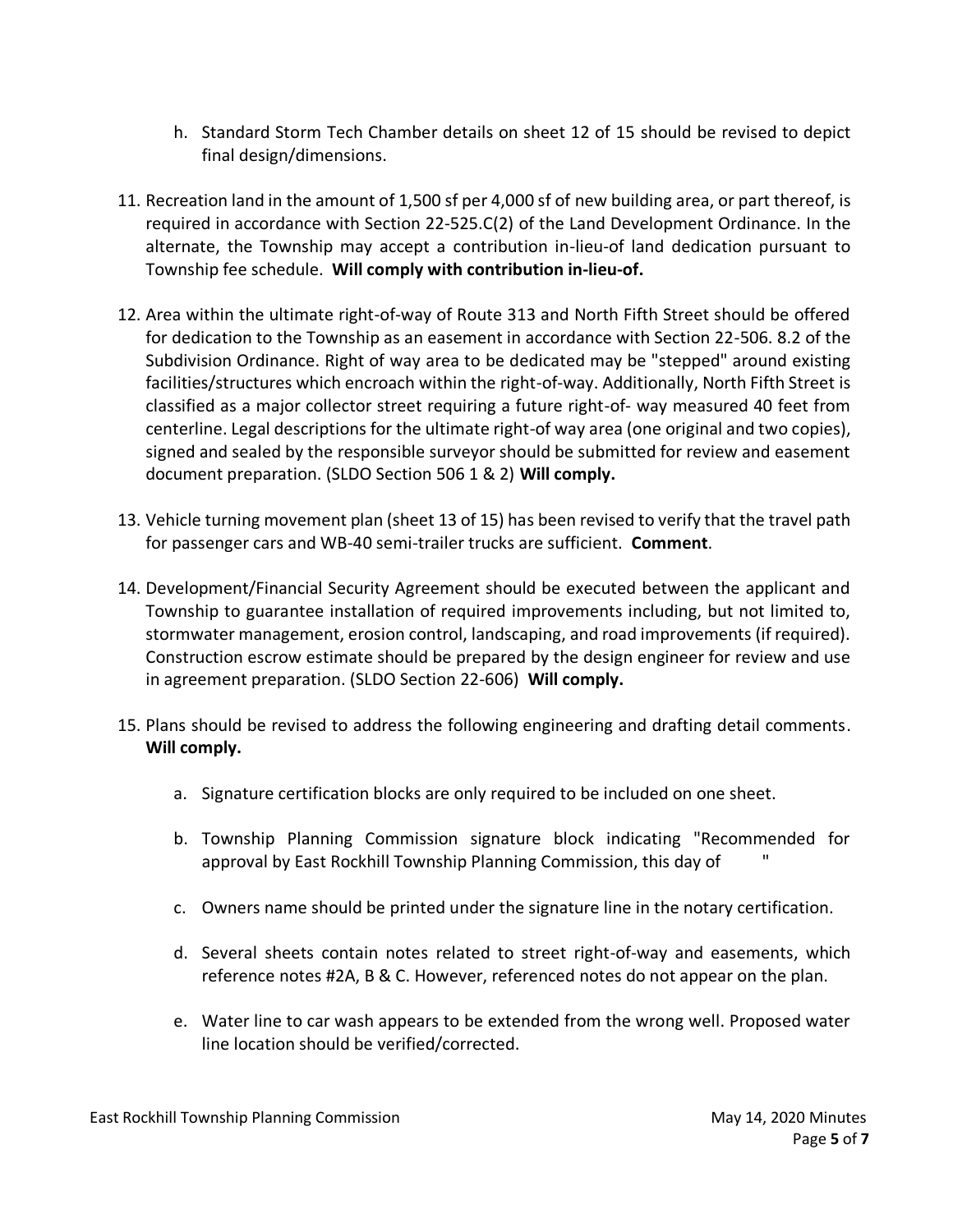- f. Drain line from car wash to holding tanks for by-product wash water should be relabeled so it is not confused with sanitary sewer. Additionally, detail for location/connection of floor drains in the wash bays should be included on the plan.
- g. Pipe size/material for storm sewer from 18 to existing headwall should be indicated on the plan.
- h. Light fixture pole detail on sheet 11 of 15 should be corrected.
- i. Regulatory sign details on sheet 11 of 15 should include note indicating signs to be mounted on PennDOT standard breakaway posts.
- j. Zoning Requirements Table and notes on Sheet 2 of 15 should be revised to indicate "East Rockhill Township". Hilltown Township is shown.
- k. Site out boundary should be shown as a solid heavy line. (Section 22-403.2.1)
- l. Plan should be revised to indicate a land development name or identifying title (not just Site Plan for TMP #12-15-1). (Section 22-403.3.A)
- m. Location map at a scale of 1" = 800' including property boundaries and zoning district boundaries should be included on the record plan. (Section 22-403.3.G)
- n. Incomplete/incorrect adjoining property owner and tax parcel number information should be corrected on the record plan. (Section 22-403.3.L)
- o. Trash enclosure detail should be included on the plan. (ZO Section 27-1003.B)
- p. An adequate legend should be added to applicable plan sheets.
- q. Plan should be revised to identify required sight distance in addition to existing sight distance at proposed access points, in accordance with the Pennsylvania Code, Title 67, Chapter 441. (SLDO Section 22-511.1.A)
- r. Traffic controls (in conformance with PennDOT publication 213) should be shown on the plan and should be installed throughout the duration of construction within or adjacent to the right-of-way of Route 313.
- s. All existing/proposed utility connections should be shown on the site plan and stormwater management plan to verify that there are no conflicts with utility crossings. (Section 26-319.3.0)
- t. Some text/labels are overlapping on various sheets and should be revised accordingly.